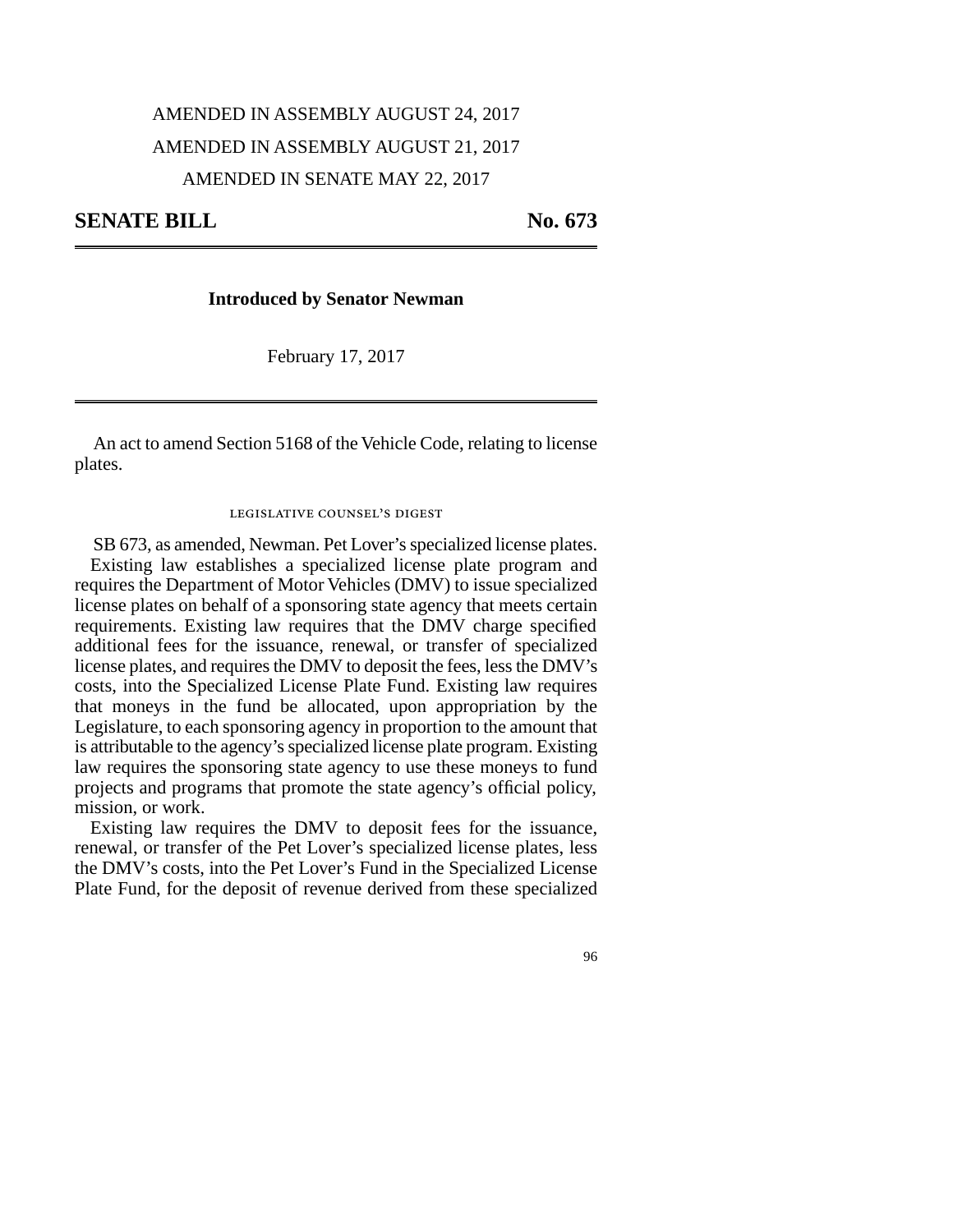license plates. Existing law requires that these funds be allocated, upon appropriation by the Legislature, to the Veterinary Medical Board for disbursement by a nonprofit organization selected by the board to fund grants to providers of no-cost or low-cost animal sterilization services. Existing law requires the board to determine eligibility requirements for the grants, establish the grant application process, and develop program specifics. Existing law authorizes the board to contract with an entity, including a nonprofit organization, to provide advice, consultation, and administrative services for purposes of implementing and administering the grant program. Existing law requires the board to provide oversight for the disbursal of grant funds under the grant program.

This bill would revise and recast those provisions by, among other things, substituting the Department of Food and Agriculture for the Veterinary Medical Board for those purposes. The bill would require the department to allocate the grant funds, as specified, to eligible veterinary facilities, as defined, that offer low-cost or no-cost animal sterilization services. The bill would authorize the department to contract with an eligible nonprofit organization, as defined, to perform marketing and promotional activities. The bill would also require the department to administer and oversee the grant program, and would require the department to collaborate with an eligible nonprofit organization to provide advice and consultation for the purposes of developing and implementing the program.

Vote: majority. Appropriation: no. Fiscal committee: yes. State-mandated local program: no.

### *The people of the State of California do enact as follows:*

1 SECTION 1. The Legislature finds and declares all of the 2 following:

 line 3 (a) The Pet Lover's specialized license plate, sponsored by the 4 California Spay and Neuter License Plate Fund, Inc., and the

5 Veterinary Medical Board, has been in existence since 2013.

6 (b) Due to various administrative issues, funds deposited into 7 the Pet Lover's Fund have yet to be expended for the plate's the Pet Lover's Fund have yet to be expended for the plate's 8 original intent to fund providers of no-cost or low-cost animal 9 sterilization services.

10 (c) The sponsors have pursued several measures to rectify this

11 issue and as such, seek to transfer authority to administer the Pet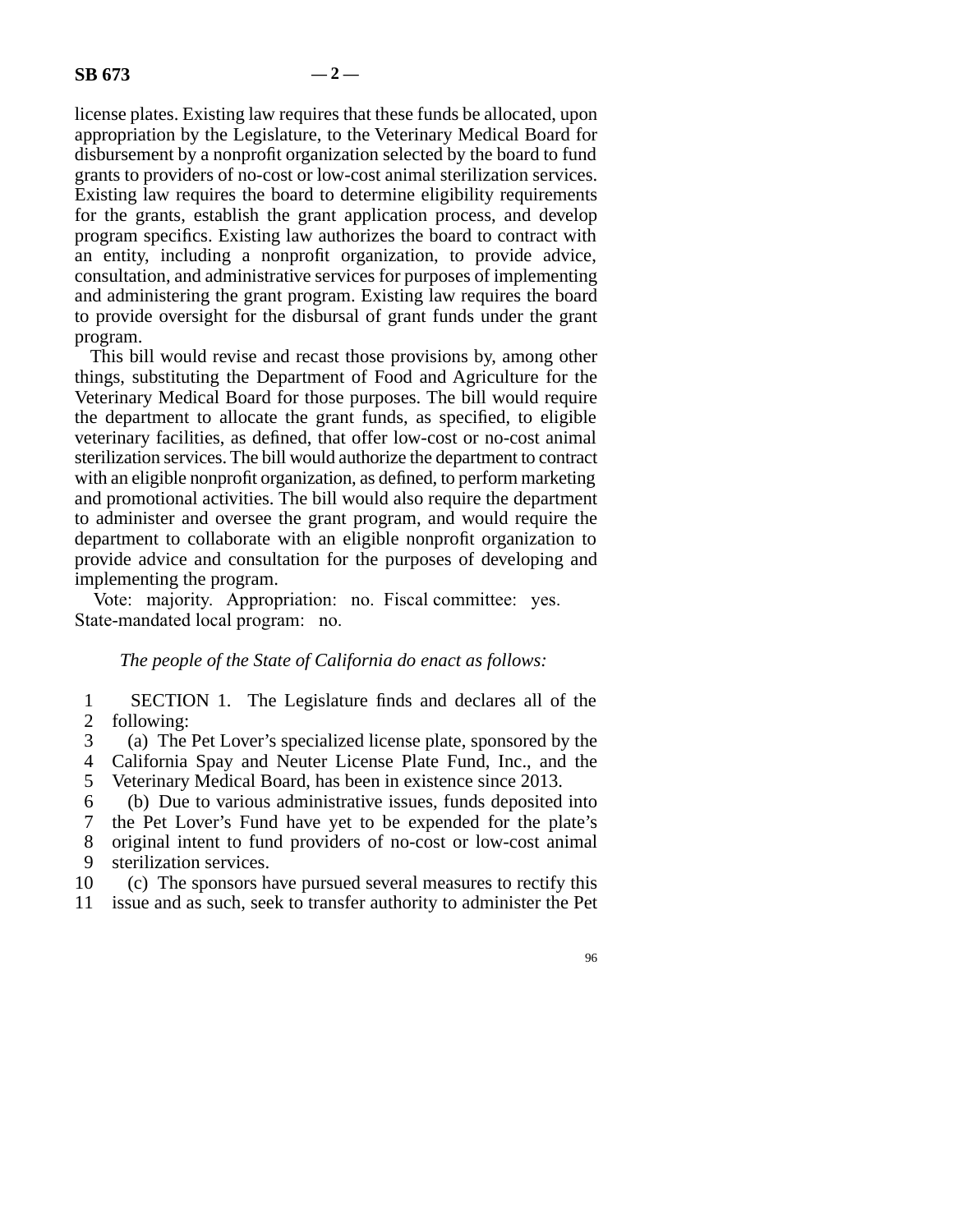line 1 Lover's specialized license plate program and the Pet Lover's Fund

- 2 from the Veterinary Medical Board to the Department of Food and<br>3 Agriculture. Agriculture.
- line 4 (d) It is therefore the intent of the Legislature that the 5 Department of Food and Agriculture work with the previous line 6 administering partners, the Veterinary Medical Board and the 7 California Spay and Neuter License Plate Fund, Inc., to achieve 8 the stated goal of the Pet Lover's specialized license plate program.
- 9 SEC. 2. Section 5168 of the Vehicle Code is amended to read: 10 5168. (a) The fees specified in Section 5157 shall be imposed
- 11 for the issuance, renewal, or transfer of the Pet Lover's specialized
- 12 license plates. Notwithstanding subdivision (c) of Section 5157,
- 13 after deducting its administrative costs, the department shall deposit
- 14 the revenue derived from the additional fees into the Pet Lover's
- 15 Fund, which is hereby established in the Specialized License Plate 16 Fund.
- lacktriangleright 17 (b) Upon appropriation by the Legislature, the moneys in the 18 Pet Lover's Fund shall be allocated to the Department of Food and 19 Agriculture. There shall not be an allocation to the Department of
- 20 Food and Agriculture pursuant to subdivision (c) of Section 5157.
- 21 (c) The Department of Food and Agriculture shall allocate those 22 grant funds to eligible veterinary facilities that offer low-cost or 23 no-cost animal sterilization services.
- 24 (1) In administering *the* grants, the department may prioritize 25 both of the following: both of the following:
- 26 (A) Eligible veterinary facilities located in or serving<br>27 underserved communities or those that can demonstrate financial underserved communities or those that can demonstrate financial 28 need.
- 29 (B) Eligible veterinary facilities that have previously provided 30 or currently provide low-cost or no-cost animal sterilization 31 services.
- 32 (2) For the purposes of this subdivision, "eligible veterinary 33 facilities" mean those facilities that are any of the following:
- 34 (A) Registered and in good standing with the Veterinary Medical 35 Board, pursuant to Section 4853 of the Business and Professions 36 Code.
- 37 (B) Overseen by a responsible licensee manager licensed and 38 in good standing with the Veterinary Medical Board, pursuant to
- 39 Chapter 11 (commencing with Section 4800) of Division 2 of the
- 40 Business and Professions Code.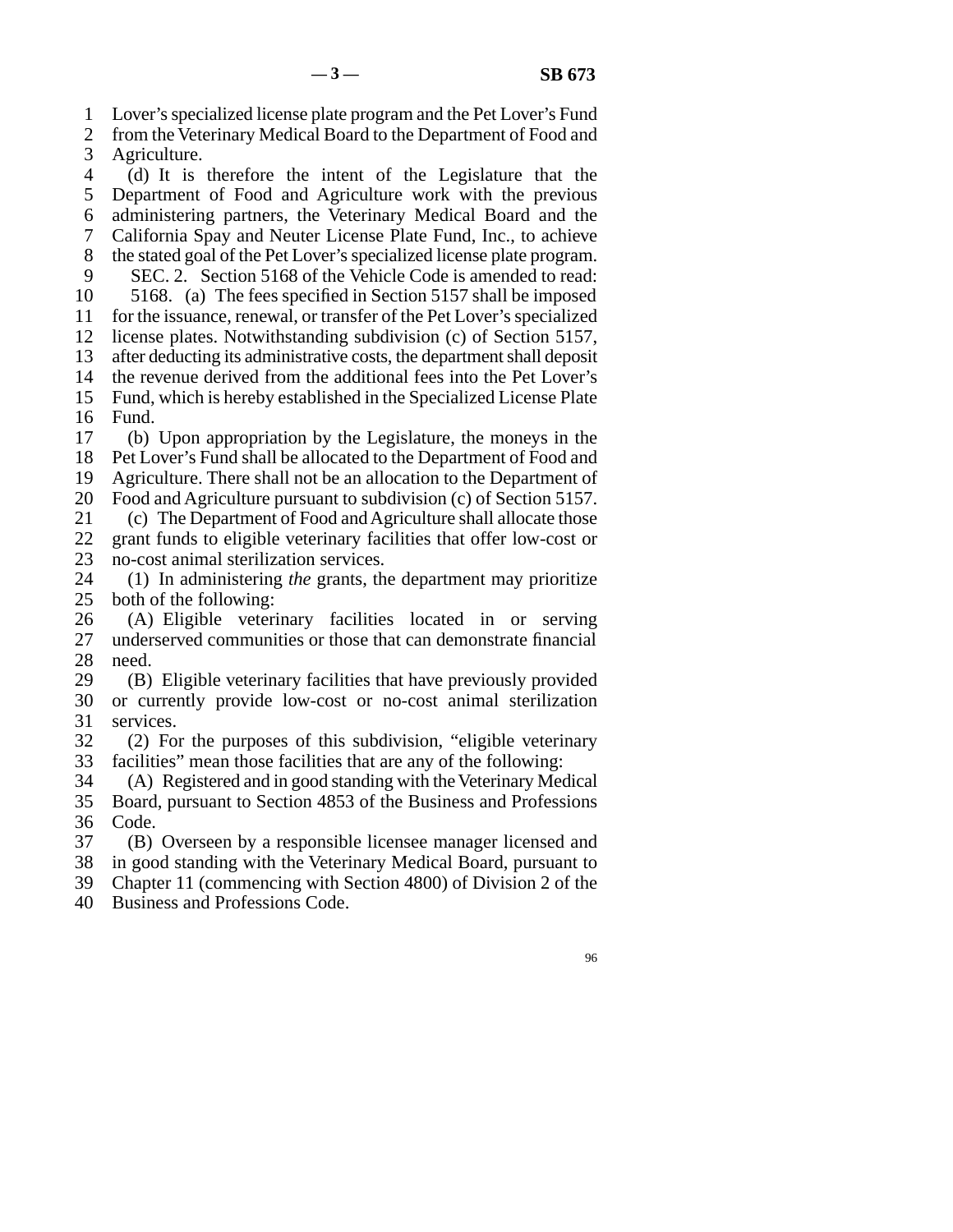line 1 (C) (i) Operated by a city, county, city and county, an animal 2 care or control agency, or a nonprofit meeting the requirements of 3 Section  $501(c)(3)$  of the federal Internal Revenue Code that is Section  $501(c)(3)$  of the federal Internal Revenue Code that is 4 registered and in good standing with the Secretary of State.

 line 5 (ii) A city, county, or city and county animal control agency or line 6 nonprofit shelter holding a municipal contract that offers spay and line 7 neuter services for dogs and cats owned by individual members 8 of the public is required to be current on their yearly rabies 9 reporting requirements to the State Department of Public Health, 10 Veterinary Public Health Section.

11 (d) Annual administrative costs for the program shall not exceed 12 25 percent of the funds collected from the issuance of the Pet 13 Lover's license plates, and may include funds for marketing and 14 other promotional activities associated with encouraging 15 application for *for*, or renewal of *of*, Pet Lover's license plates and 16 collaboration expenses. The Department of Food and Agriculture 17 may contract with an eligible nonprofit organization to perform 18 the marketing and promotional activities authorized.

19 (1) The eligible nonprofit organization selected by the 20 Department of Food and Agriculture pursuant to this subdivision 21 shall not use more than 5 percent of the moneys received pursuant

22 to this section for administrative costs.<br>23 (2) For the purposes of this subdiv  $(2)$  For the purposes of this subdivision, "eligible nonprofit 24 organization" means a nonprofit entity that is all of the following:<br>25 (A) Oualifies for tax exempt status under Section 501(c)(3) of

(A) Qualifies for tax exempt status under Section  $501(c)(3)$  of 26 the federal Internal Revenue Code and subdivision (d) of Section

27 23701 of the Revenue and Taxation Code.

28 (B) Registered and in good standing with the Secretary of State.<br>29 (C) Chaptered and headquartered in this state.

(C) Chaptered and headquartered in this state.

30 (D) Has demonstrated experience advertising, marketing, and 31 promoting specialized license plates in existence prior to 2016 32 pursuant to Section 5060. *this article*.

 line 33 (e) The Department of Food and Agriculture shall determine 34 eligibility requirements for the grants, establish the grant 35 application process, and develop program specifics. The 36 Department of Food and Agriculture shall collaborate with an 37 eligible nonprofit organization, as defined in paragraph (2) of 38 subdivision (d), to provide advice and consultation for the purposes 39 of developing and implementing the grant program. The